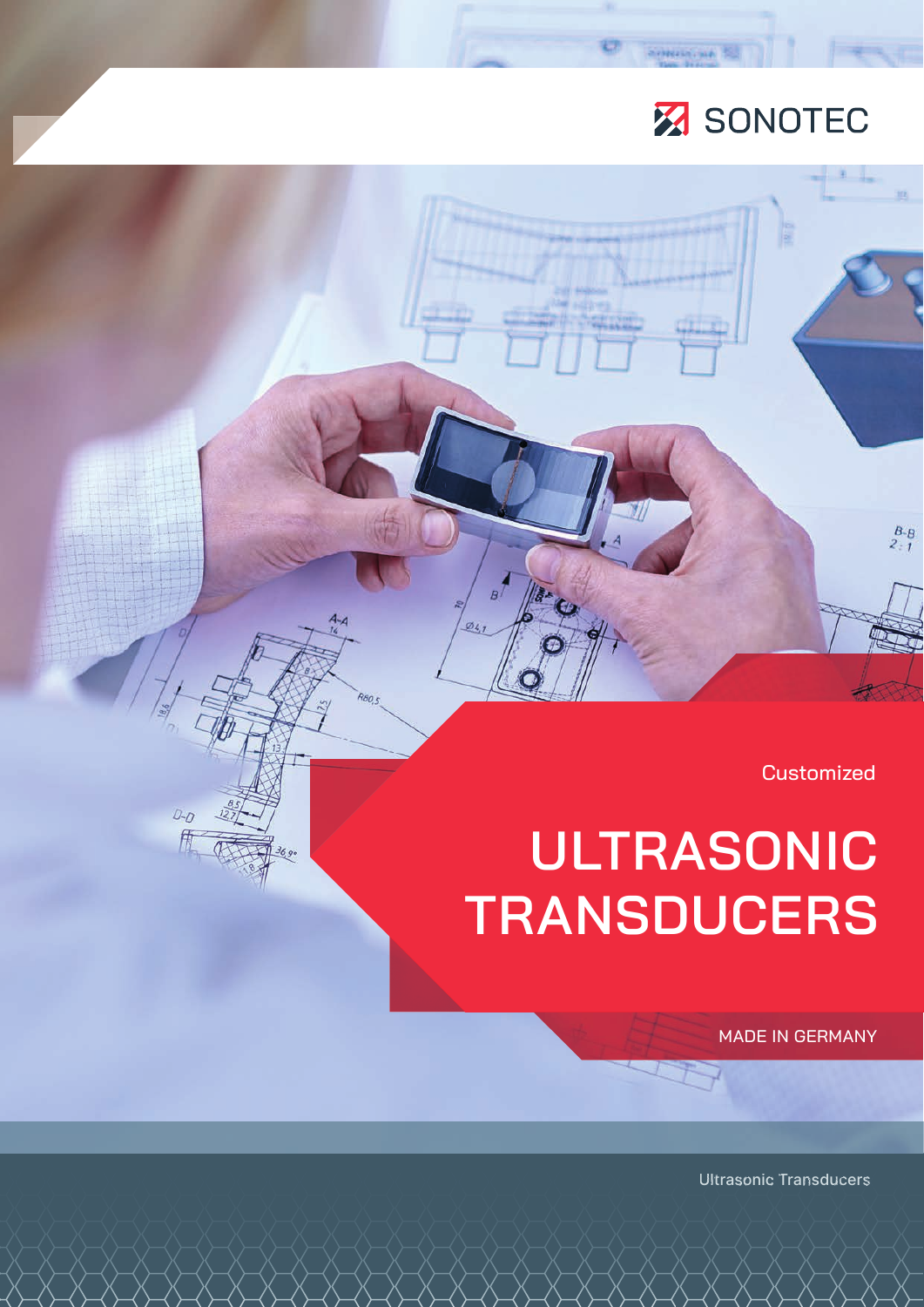### **About SONOTEC**®  **-** 30 Years Experience

Over the last three decades, SONOTEC has firmly established itself in the market as a specialist in developing tailor-made ultrasound solutions for a wide variety of industries. With a large development department and an in-house

piezocomposite material production, we are with you every step of the way, from initial product concept, over the specificated probe, to the start of production.

Our scientists and engineers are continuously researching new technologies in the field of ultrasonic trandsucers which enables us to provide you with the best solution for your application.



## **Example Fields of Application:**

- → **Phased-Array Ultrasonic Testing**
- → **Sheet Metal Inspection**
- → **Rail Inspection**
- → **Pipeline Inspection**
- → **Air-coupled Ultrasonic Inspection of Composites**
- → **Ultrasonic Testing in Medical Technology**
- → **Inspection of Plastic Pipes**
- → **Corrosion Measurement at Refineries**
- → **Thickness Gauging of Reinforced Rubber Conveyor Belts**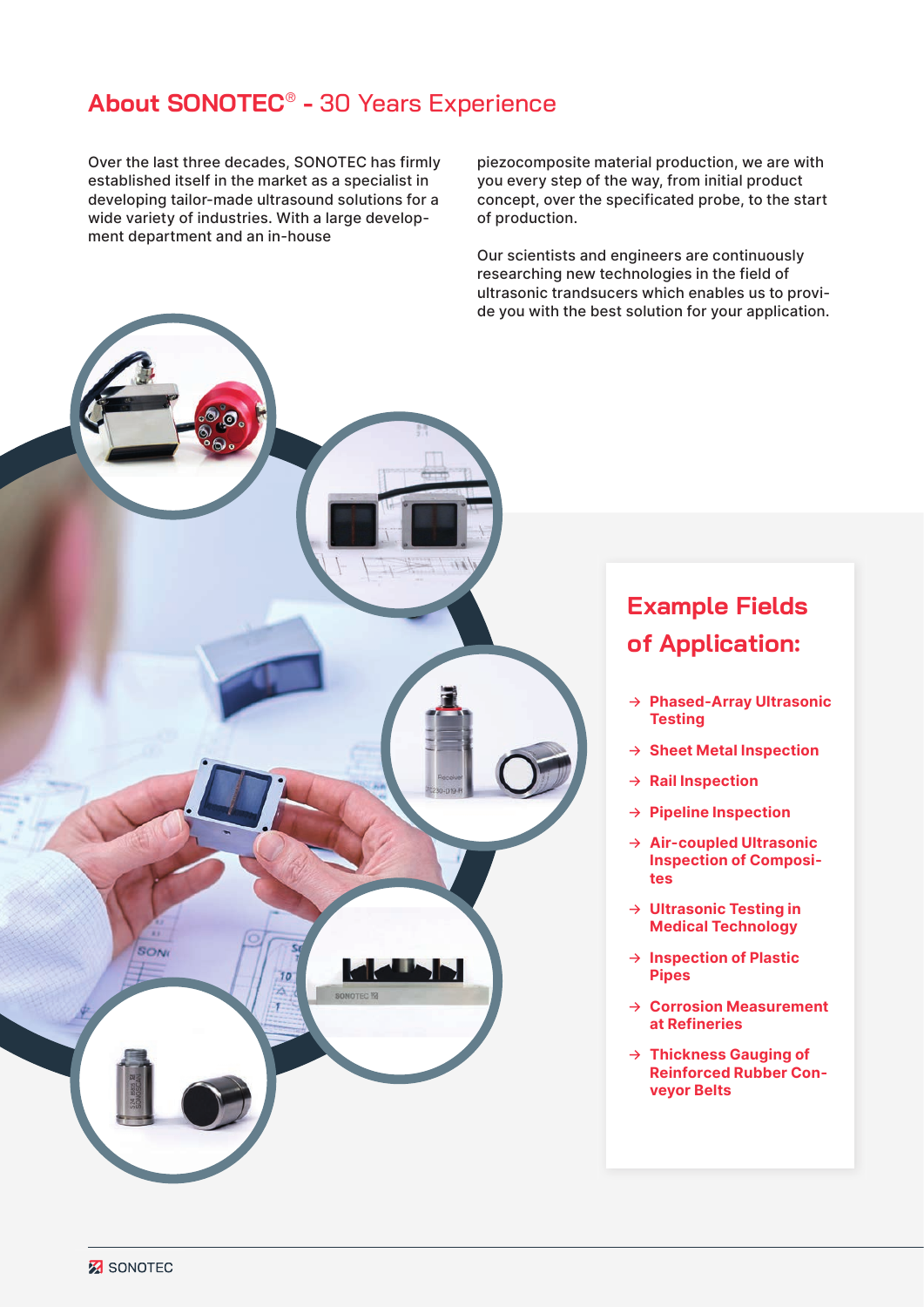#### **150 000 Transducers per Year -** Manufactured in Germany



For 30 years, we have been producing ultrasonic transducers at our headquarter in Halle (Saale) with an output of currently 150 000 pieces per year. We supply our customers with tailor-made, holistic solutions for a variety of industries and testing applications.

But what does the development and manufacturing process of an ultrasonic probe actually look like? And what makes SONOTEC probes so unique?



**Comprehensive Project Consulting**

Our sales team works together with our development department to provide you with comprehensive advice on finding a solution for your testing requirements.

After discussing your specific requirements, our experts use state-of-the-art software to develop a tailor-made probe sample designed exclusively for you.

Our in-house development team works highly interconnected with the various technical departments throughout the whole development process. This allows us to work quickly and with great flexibility.



**Swift Delivery of Prototypes & Series Products**

Thanks to our extensive development experience, we are able to supply our customers with prototypes just six weeks after finalising the specifications.

The production run of probes is then manufactured according to your specific requirements. Each probe is manufactured in our production facility by highly qualified staff, after which it undergoes rigorous quality checks. This enables us to guarantee superior quality and reproducibility, even with high volumes. You will, of course, receive a test report with delivery of your custom probe.



**Manufacturing Partner**

Our ultrasonic transducers have outstanding acoustic properties thanks to our highly flexible SONOTEC piezocomposite technology. To ensure that we can always supply our products in line with the latest technological standards, we work closely with research institutions such as the "Forschungszentrum Ultraschall" (FZ-U, German Ultrasound Research Centre). Once we have manufactured a bespoke probe, we are able to guarantee a long-term supply with excellent reproducibility of the acoustic properties. This approach has resulted in longstanding partnerships with a number of renowned clients in the world.